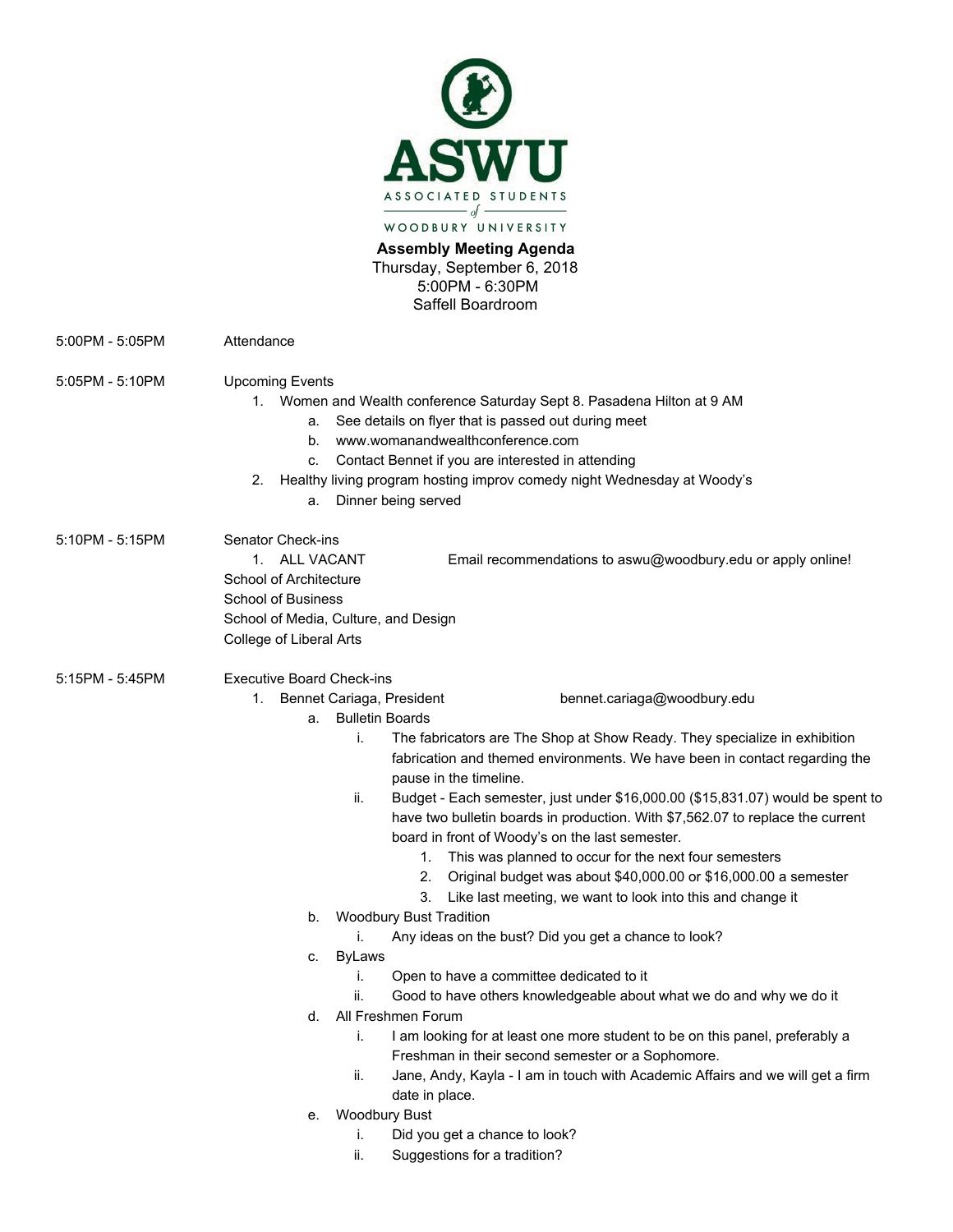- 1. Chin rub
- 2. Anything with his beard
- 2. William Garcia, Executive VP william.garcia@woodbury.edu
	- a. This Weekend I will be hiring senators, interns, project managers and a secretary
		- If you have not yet, and you want to apply, please apply before the end of the day tomorrow
		- ii. If you know people that might be interested, please direct them to our website, which has the online application. Also, you can get to the application through the link on our instagram bio
		- b. Ideas for this semester's projects are in the works. My main focus is to have an area where students can lounge and relax/enjoy themselves away from classrooms/studio
			- i. Please feel free to give me suggestions for projects, I look forward to this semester and this term
		- c. Projects
			- i. Commuter Student Hub
			- ii. Looking to use the Pool House as
		- d. Name Plates
			- i. NOMAS
			- ii. BSA
- 3. Veronia Alkomos, VP of Finance veronia.alkomos@woodbury.edu
	- a. OAC
		- i. If you didn't make it to the OAC workshops please let me know
		- ii. Please check out the OAC guidelines.
		- iii. Please turn in all the paperwork on time.
			- 1. The OAC contract due Thursday Sept 13th before 5PM.
			- 2. The OAC presentations and the online funding request is due Thursday Sept 13th before 12am.
			- 3. The OAC meeting is on Sunday Sept 16th from 10:30am to 1:30pm.
	- b. Add/Drop Numbers
		- i. There are 1,050 undergraduate students
		- ii. We will be allocating funds according to our ASWU Constitution
- 4. Destiny Garcia, VP of Student Orgs destiny.garcia@woodbury.edu
	- a. Orgs that didn't attend Student Org Training, separate from the OAC workshops, need to meet with Michelle to be an active org, so contact her ASAP.
	- b. Turn in a copy of your orgs renewal form to Michelle, no later than Monday Sept. 10th
	- c. Trying to start some orgs up, contact Michelle if interested:
		- i. Commuter Association<br>ii. Gaming Club
		- ii. Gaming Club<br>iii. Rotaract
		- iii. Rotaract<br>iv. Silver Sc
		- iv. Silver Screen Society<br>v. Thrive Fellowship
		- **Thrive Fellowship**
	- d. I'm working on putting together a transition plan for orgs, email me ideas of how your org transitions from one term to the next.
- 5. Adam Ramirez, VP of Marketing adam.ramirez@woodbury.edu
	- a. Swag Update
		- i. Ordering a T shirt as well as a long sleeve shirt, Hats, and flash drives (these might be a little later since it is a longer process) and possibly little desk supply kits
		- ii. As far as input for swag, would like to consider visors and bandanas for next semester to go along with Woodstock
		- iii. Spirit week this semester will look into Hoodies or crew necks, as well as a beanie or hat (if not this semester, Spring 2019 spirit week)
	- b. Table cloths
		- i. Please let me know if you received one from ASWU last semester (Spring)
		- ii. Who didn't receive one?
	- c. Discount Cards
	- d. Questions/opinions on ASWU advertising
		- i. Anyway we can improve?